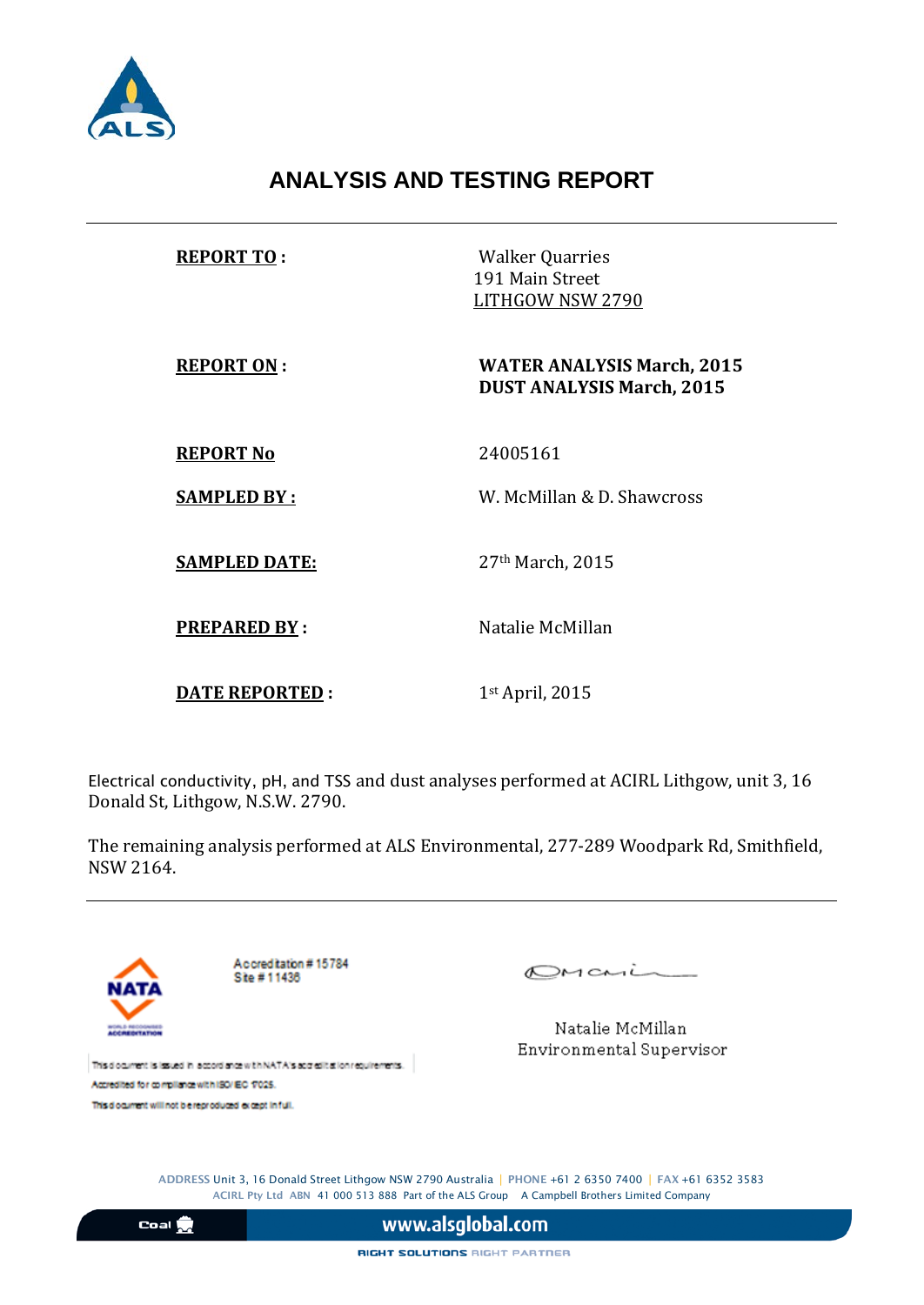

# **DUST ANALYSIS AND TESTING REPORT**

Walker Quarries Mar-15

#### DUST DEPOSITION RESULTS (g/m^2/month)

| GAUGE NO. | <b>INSOLUBLE SOLIDS</b> | *COMBUSTIBLE MATTER | **ASH |  |
|-----------|-------------------------|---------------------|-------|--|
| 62        | 0.7                     | 0.5                 | ስ 2   |  |
| 64        | በ 7                     | 0.4                 | 0.3   |  |

| No. of days exposed:                    | 28         |
|-----------------------------------------|------------|
| Date Replaced:                          | 27/02/2015 |
| Date Collected:                         | 27/03/2015 |
| * Result Calculated                     |            |
| ** Incombustible Matter                 |            |
| Analysed in accordance with AS3580.10.1 |            |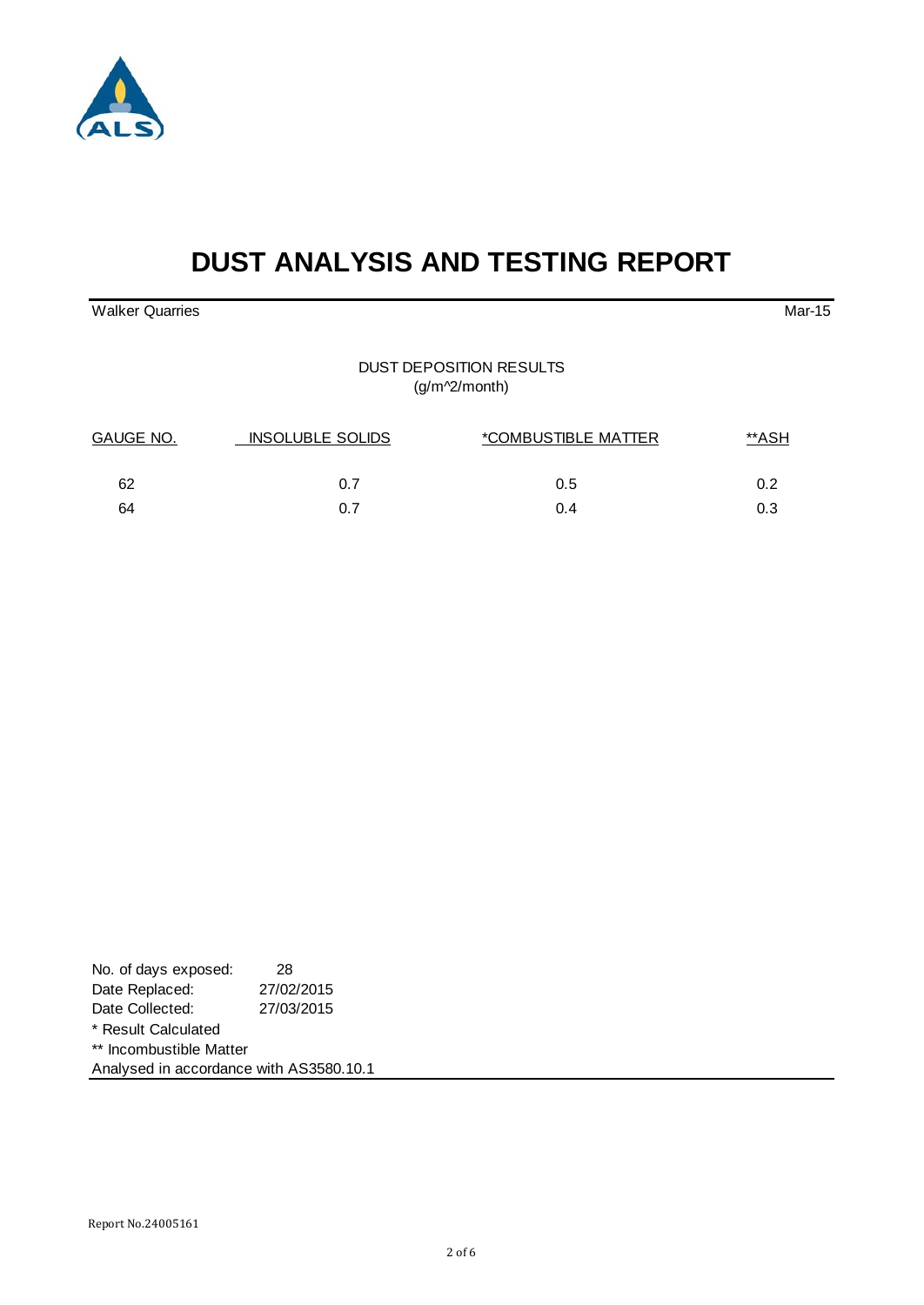

## **DUST ANALYSIS AND TESTING REPORT**

**Walker Quarries Mar-15** 

#### **DEPOSIT GAUGE DETAILS**

| <b> GAUGE </b> | <b>OTHER RELEVANT DATA</b>                                                                        |
|----------------|---------------------------------------------------------------------------------------------------|
| 62             | Clear, bugs, plant matter, organics, small # fine<br>brown/grey & small # coarse brown/black dust |
| 64             | Clear, bugs, organics, small # fine brown/grey & small $\parallel$<br># coarse brown/grey dust    |

No. of days exposed: 28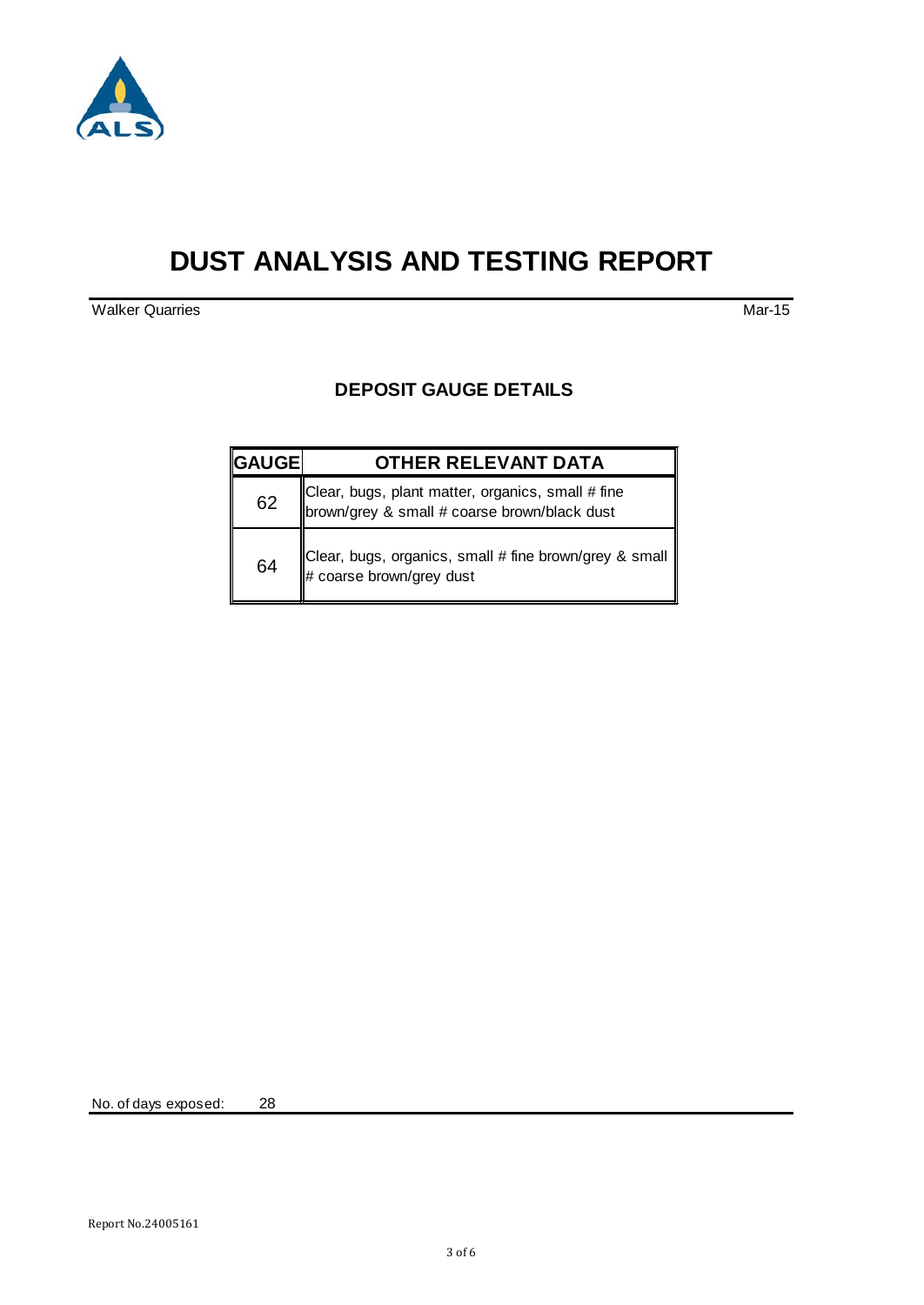

## **METHODS OF DUST ANALYSIS**

| TEST                                          | METHOD    | <b>ACIRL Lithgow</b><br>NATA Accreditation # 11436 |
|-----------------------------------------------|-----------|----------------------------------------------------|
| Dust<br>(Deposited matter gravimetric method) | 3580.10.1 |                                                    |

In accordance with "Methods for sampling and analysis of ambient air.

Method 10.1 Determination of particulate matter-Deposited matter-Gravimetric method" Standards Australia, 2003

ACIRL Report No: 24005161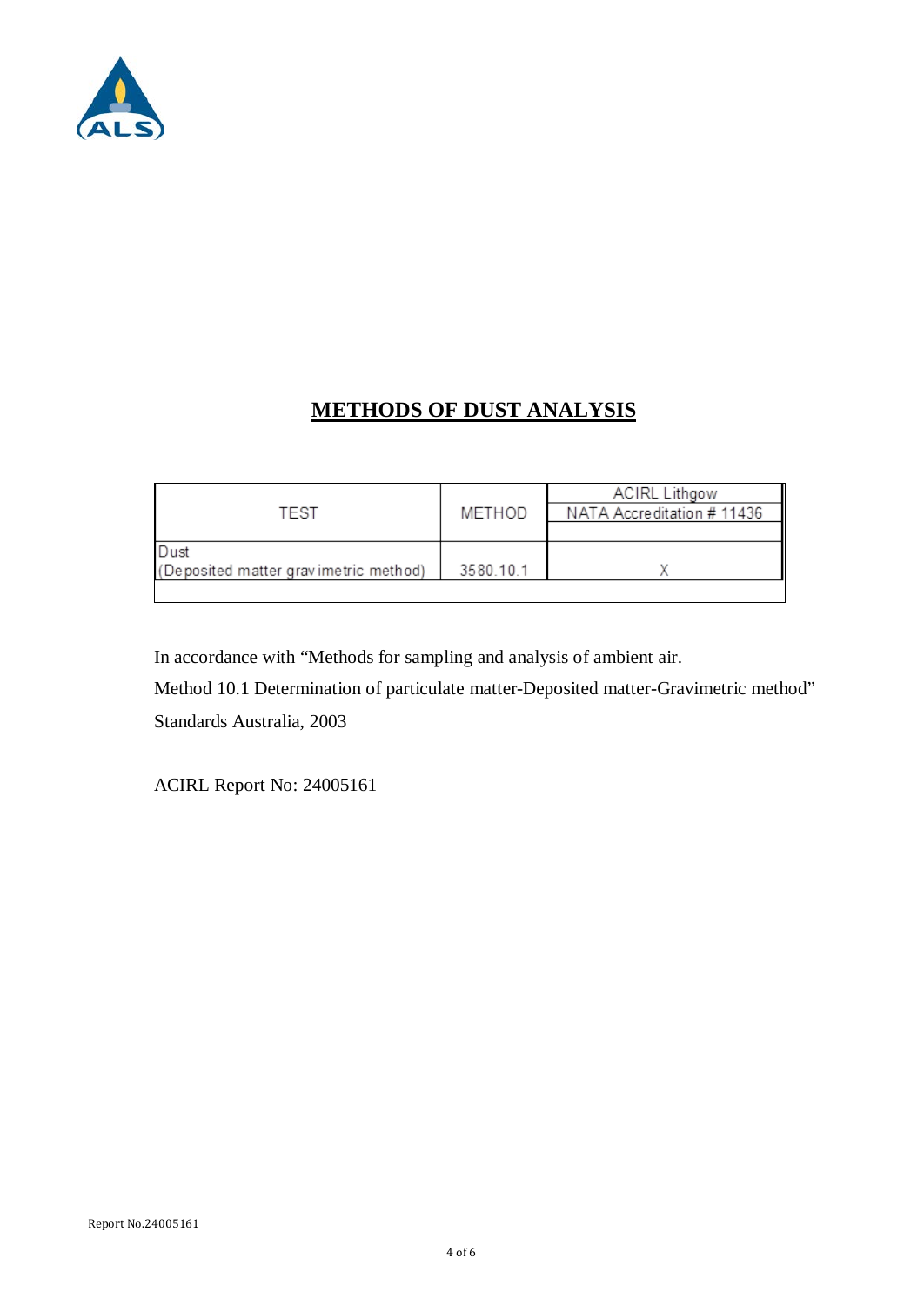

## **WATER ANALYSIS AND TESTING REPORT**

#### **WALKER QUARRIES**

### **Monthly Samples**

| 27/03/2015                    | Dam 1                                           | Dam 2           |
|-------------------------------|-------------------------------------------------|-----------------|
| <b>Sample Details</b>         | Low level, no<br>discharge<br>$9:00 \text{ am}$ | Not Constructed |
| рH                            |                                                 |                 |
| Electrical Conductivity uS/cm |                                                 |                 |
| Total Suspended solids mg/L   |                                                 |                 |
| Sulfate as SO4 mg/L           |                                                 |                 |
| Oil and Grease mg/L           |                                                 |                 |